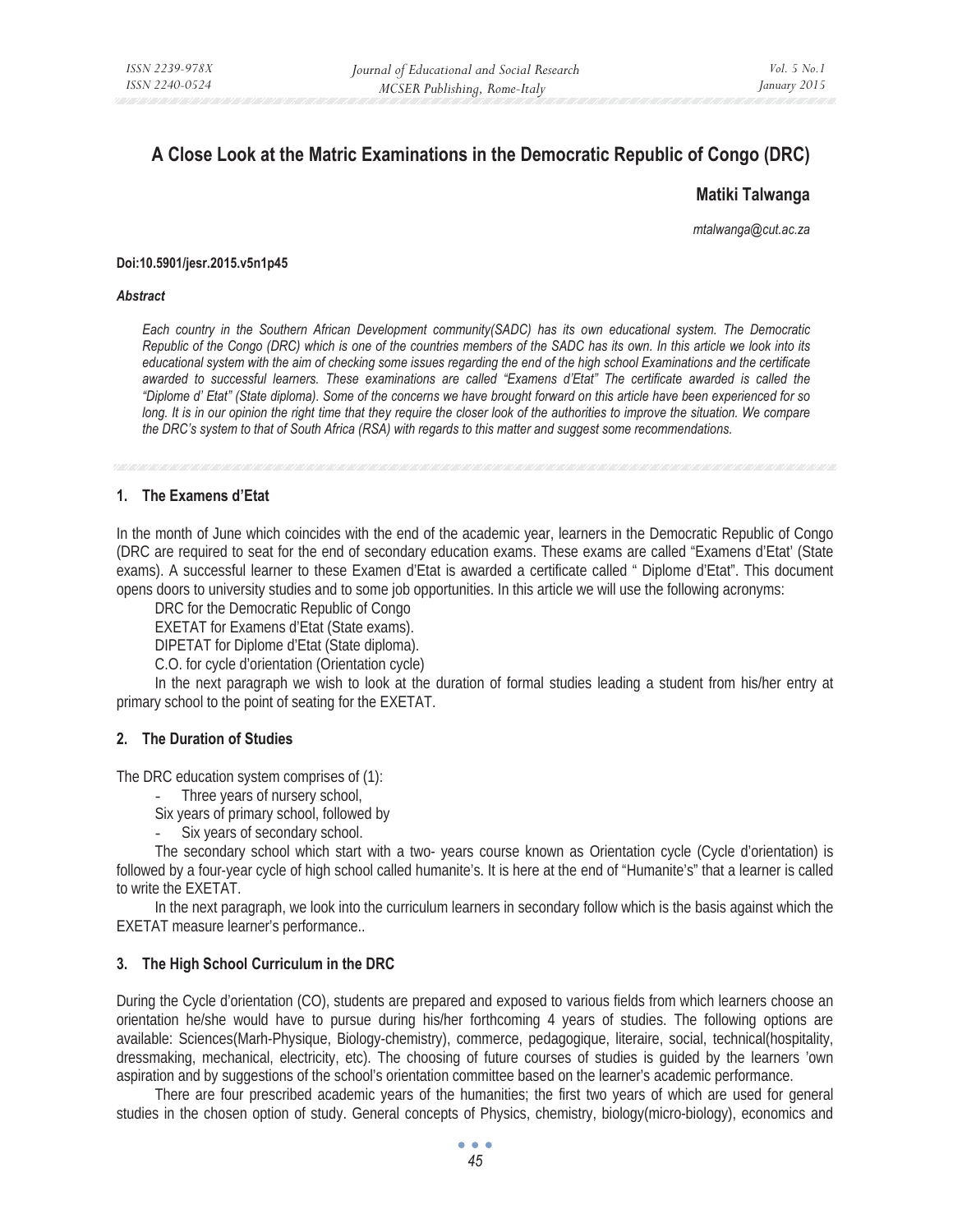politics. The last two years of the humanite's cycle are devoted for specialization in the field through the teaching of core subjects unique for each particular option. During this period some other subjects(units) such as French, English, philosophy, geography, history, Religion, Education for life, are taught to all students regardless of options, to justify the nature of Humanite's(Humanistic approach).

Among the diverse options in the curriculum, we have chosen four to illustrate the kinds of core subjects and exams written per option as per the following table (3)

| Option                 | Core subjects written                                           | Other subjects written                                |  |
|------------------------|-----------------------------------------------------------------|-------------------------------------------------------|--|
| Science(Math-Physique) | Mathematics*, Biology*, physics,                                | French, English, History, Geography, Philosophy,      |  |
|                        | <b>Descriptive Geometry</b>                                     | Civic Education Aesthetic, microbiology, biology      |  |
| Science(Bio-Chemistry) | Biology*, Chemistry, Mathematics, Physics                       | French, English, History, Geography, Philosophy,      |  |
|                        |                                                                 | Civic Education, Aesthetic, Micro-biology, Biology    |  |
| Literaire(Literature)  | French*, Latin, Philosophy                                      | French, English, History, Geography, Civic Education, |  |
|                        |                                                                 | Mathematics*, Micro-biology, Biology, Aesthetic       |  |
|                        | Accounting (general and analytical),                            | Mathematics, French, English, Sociology, History,     |  |
|                        | Commerce(administrative) Business Calculations, Law, Techniques | Geography, Physics, Chemistry, Physical Education,    |  |
|                        | for Commerce, Typing and Shorthand                              | Civic education, Micro-biology, Biology, Aesthetic    |  |

Subjects marked with an (\*) such as Mathematics and biology in the core section of math-physics and bio-chemistry according to the table differs in term of depths and extend of syllabus. Descriptive geometry, which is the basis of technical drawing is the link between mathematics and architecture.

## **4. Concerning Security with Regard to the EXETATS**

The EXETATS are administered in centres which accommodate learners of schools surrounding each centre. Exam Centres are spread throughout the country and some centres are also established in the neighboring countries such as Angola, Rwanda, Burundi… to cater for learners of Congolese origin who are exiled in those countries. The administrative province of Kinshasa had 1,637 matric registered learners in 2013, which were accommodated in only 3 exam centres. The three exam centres were: Kinshasa East, Kinshasa Central and Kinshasa Ouest. In 2013 as many as 530,199 learners were registered to seat for the EXETAS throughout the country. There were 1,546 exam centres in the country (2).

The security around a centre is provided by members of the police force. Exams invigilators are also members of the police force as neither teachers nor any other member of the public is allowed to go closer to an exam centre. Members of the United Nations peace keeping forces (MUNESCO) deployed in the war- ravaged Eastern provinces of the DRC were called upon in 2013 to enforce security in and around exam centres of the North and South Kivu regions.(2)

Concerning the issue of security of the matric exams, the south African system is very relaxed yet effective. From 1995 to 2010 I was working as a mathematics teacher in a school in the rural area of the Eastern Cape province of South Africa. I was residing in town and my school was in a remote area. During the matric exam period, Each day before leaving town I would collect sealed envelopes containing exam papers from the educational district Office and would take them to the exam centre in my school (Impey Siwisa High School and later, Phandulwazi Agriculture High School). At the prescribed time, learners would converge to the centre. The envelope containing the exam papers would be inspected and opened to the satisfaction of the principal and students before the learners would be allowed to write the exam. Invigilators for each exam were members of the staff, teaching the grade 12 classes. The list of invigilators was known to the district. After the day's exam is over, I would be called to check the scripts and their number against the signed list of candidates. On my way back home to town I would submit these scripts to the exam section of the district office subjected to the same routine check. This level of trust towards a teacher has an empowering effect. One feels that his/her responsibilities being lifted to another level.

Weeks after matric exams are completely finished. Some selected teachers converge towards the exam marking centres where they will remain for a week or two for the marking process.

In one single year teachers are exposed to teaching, setting exams and now to marking matric exams. This activity brings a tremendous experience concerning handling matric classes. When this process is finished, the matric results are published. These results and their post mortem are released before the next academic year commences. This allows an informed grade 12 teacher to make timeous adjustments to his/her teaching goals and emphasis for the year ahead.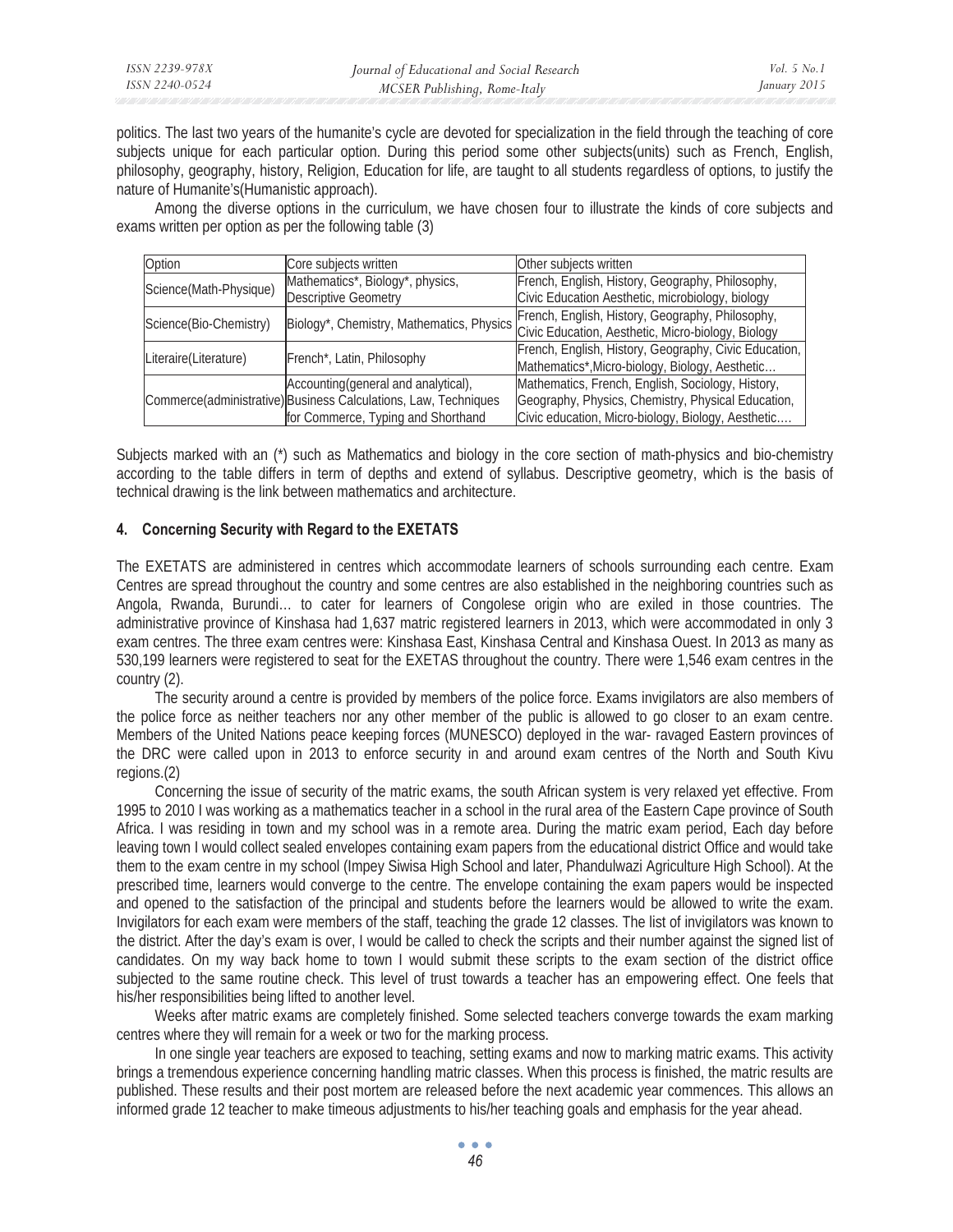This relaxed system is employed by the South African educational system. It is efficient and would surely be used for many years in the future.

## **5. Features Observed on the Diplome d'Etat**

There are some security features on the DPETAT such as:

- The 'DIPETAT" mentions the learner's name and displays the learner's photograph,
- The learner's date and place of birth, the option he/she was studying.
- On the right lower part there is the reference number of the DIPETAT, and the document is signed by the learner flanked by two members of the Examination board.

The document also mentions the total aggregate percentage of the units the learner wrote. For example refer to the copies of DIPETAT attached at the end of the article: section scientifique ; option Bio-Chimie 59% as it was the case for the author (Talwanga Matiki in 1977) and Mafuta Mubaya in 2009). As it can be seen clearly on these two copies, no major change has been done to the DIPETAT's features thirty-two years apart.

This document shows the option and section of the learner but fails to tell explicitly what units of the curriculum the learner has written, and most importantly it fails to display the marks obtained per unit of the exam written.

Compared to the South African matric statement of results, this DIPETAT is not self-explanatory and therefore causes a headache of figuring out its essence to the foreign university registration official.

I have been called many a time to explain to registration department the meaning of things such as section mathsphysique, pedagogique, commercial etc.. How can anyone know these concepts by mere looking at the DIPETAT as it is now and later credit the learner for courses he/she is not given proof of completion. At its present state, the DIPETAT attests completion of High School but does not tell the actual level of passing of the subjects which the registration Official needs to see in order to evaluate whether or not the learner meets the Faculty registration requirements.

For the colleges and universities in the DRC, this situation does not constitute a problem, since all administrators are native of DRC and have been brought through the system. But how many learners choose to study abroad?

Is it the responsibility of the learner or that of the examination board that tested the learner to inform the public of the details of the exams the holder of the "DIPETAT" has passed?

To make matter even more complicated, matriculant learners are given another document called the bulletin de "6eme secondaire". This document is carried by every high school graduate. Learners would attach it to the DIPETAT when they apply for admission at the University. This document is a record of marks for class tests and exams written by the learner during the first three quarters year prior to seating for the EXETAT, which are written during the last quarter of the academic year. As you would expect it, the percentage aggregate on the bulletin differs from the one on the Diplome d'Etat. Like the DIPETAT, the bulletin is not clear so as to put a demarcation between the two documents. There is no explanation regarding the marks it displays. It should at least say that these are the class tests marks, which are called Continuous Assessment marks (CASS marks) in South Africa.

There is no explanation concerning the way the marks on the bulletin affect those on the DIPETAT.

I have been asked several times to explain the disparity between marks on the Bulletin and marks on the DIPETAT and to write an undertaking letter stating that this is in practice in DRC .

We suggest that units written and marks obtained per each candidate be displayed on the DIPETAT. This will make the bulletin de sixieme secondaire redundant.

As mentioned previously, some non - examinable subjects have been dropped after the first semester to allow learners concentrate on the forthcoming exams. The subjects displayed on the Bulletin are not all written at the EXETAT. This again highlights and further stresses the fact that subjects written and the score to each individual subject must appear on the DIPETAT.

The examination board of the DRC does not tell learners which units they did well or those they did not perform well. As a result anyone who fails to get 50% aggregate in these exams has therefore failed the exams and has no other choice than repeating the year and subsequently rewriting all units of the exams the following year, even those subjects he/she might have passed. No supplementary exams are offered to learners. In DRC there are roughly half a million learners registered to seat for the EXETAT every year; It is recorded that candidates seat for the EXETAT in 2013. Because of war in some provinces of the country, learners from these affected areas have moved to and flooded schools of other provinces making it difficult if not impossible to get admission to school. Administrating the supplementary exams for failed subjects would turn to be a way forward to help learners and parents in this predicament. Many learners have resolved to suicide when no way forward seems possible.